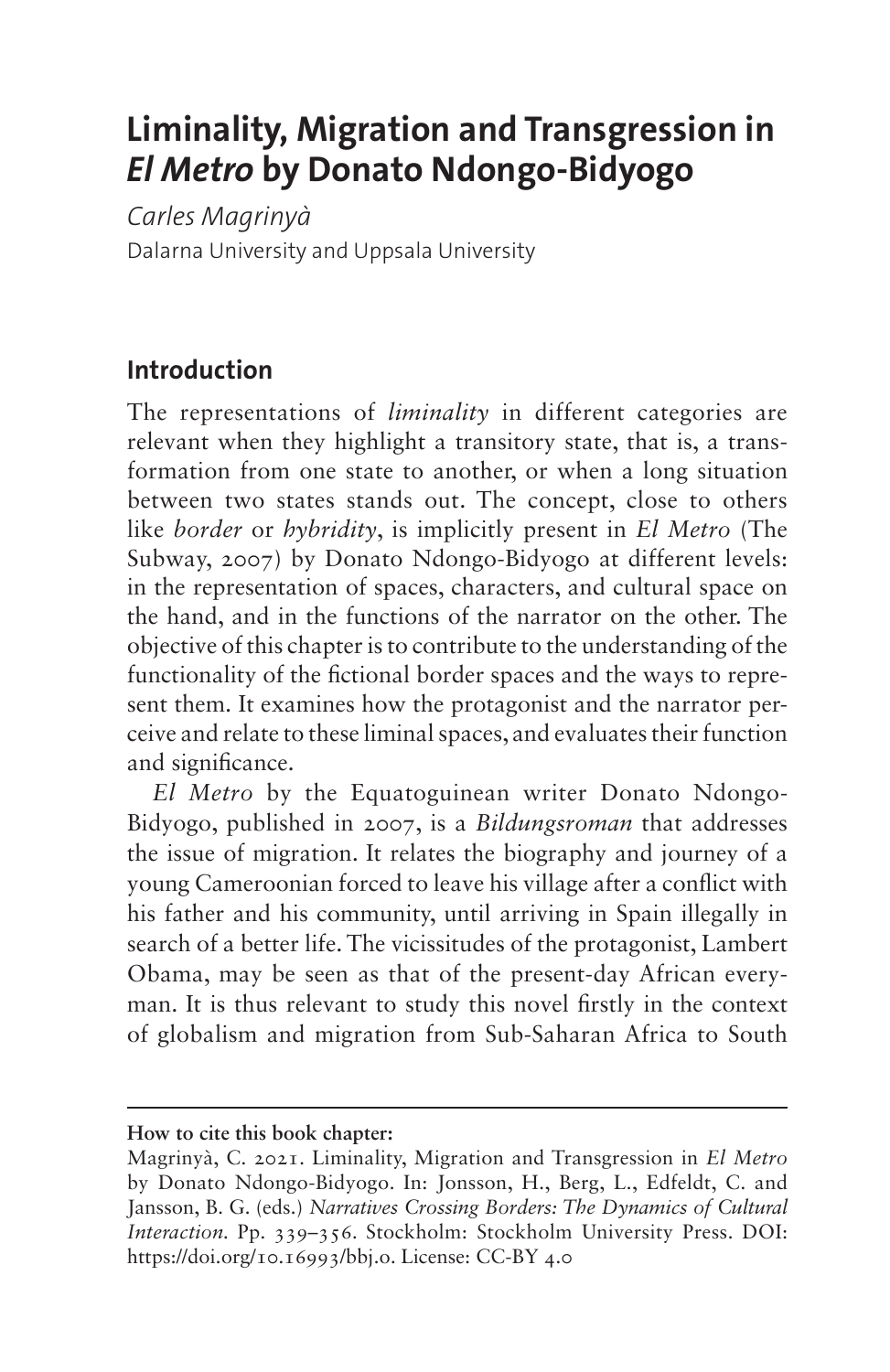Europe; and secondly, as an example of the relatively unknown Afro-Hispanic novel from Equatorial Guinea, often ignored by academia.<sup>[1](#page-1-0)</sup>

The novel displays a clear tone of social criticism questioning the conflict between tradition in Sub-Saharan Africa – i.e., religious beliefs, social structures of groups, taboos, etc. – and modernity, i.e. changes and values brought first by colonialism, and later on by neocolonialism and globalism. The ultimate aim of the novel, as the author has explicitly reported (García, 2007), is to denounce current events in which migrants find themselves involved, and to criticize and report on the situation of the contemporary sub-Saharan African. As for the writer's role, like the traditional African storyteller, it becomes for Ndongo that of a spokesperson for the society where he lives and a representative of the community to which he belongs. Consequently, writers are always bearers of meaning and identity so that an author is not perceived as a distant individual. Literature is not solely an aesthetic expression but it serves the community, and its main objective is to denounce a situation, be it economic, political or religious. Ndongo himself has stated: "[i]n the Fang ethnic group<sup>[2](#page-1-1)</sup>, to which I belong, there is no art for art's sake, but it has to be useful, as well as beautiful. My books are a proposal for taking action to solve the problems that afflict this generation of Africans" (García, 2007)<sup>[3](#page-1-2)</sup>. The role of contemporary African writers according to Ndongo is that of custodians of the collective memory. Oral literatures do not survive or end up distorted, but writing them is a step in preserving

<span id="page-1-0"></span><sup>&</sup>lt;sup>1</sup> It is not common to study Equatoguinean literature in Spanish at Spanishspeaking universities, but it is becoming increasingly common in the USA. Ndongo's works are widely read in Gabon, Ivory Coast, or Madagascar. Chronologically, the literary production from Equatorial Guinea is later than *Negritude*, and its thematic orientation is different. The largest production of works of literature has been since the beginning of the 1990s until today.

<span id="page-1-1"></span><sup>&</sup>lt;sup>2</sup> The Fang people are a Central-African ethnic group found in Equatorial Guinea, northern Gabon, and Southern Cameroon (Lyle, 2002, p. 72).

<span id="page-1-2"></span><sup>3</sup> "En la etnia fang a la que pertenezco, no existe el arte por el arte, sino que tiene que ser útil, además de bello. Mis libros son una propuesta de acción para que se resuelvan los problemas que aquejan a esta generación de africanos".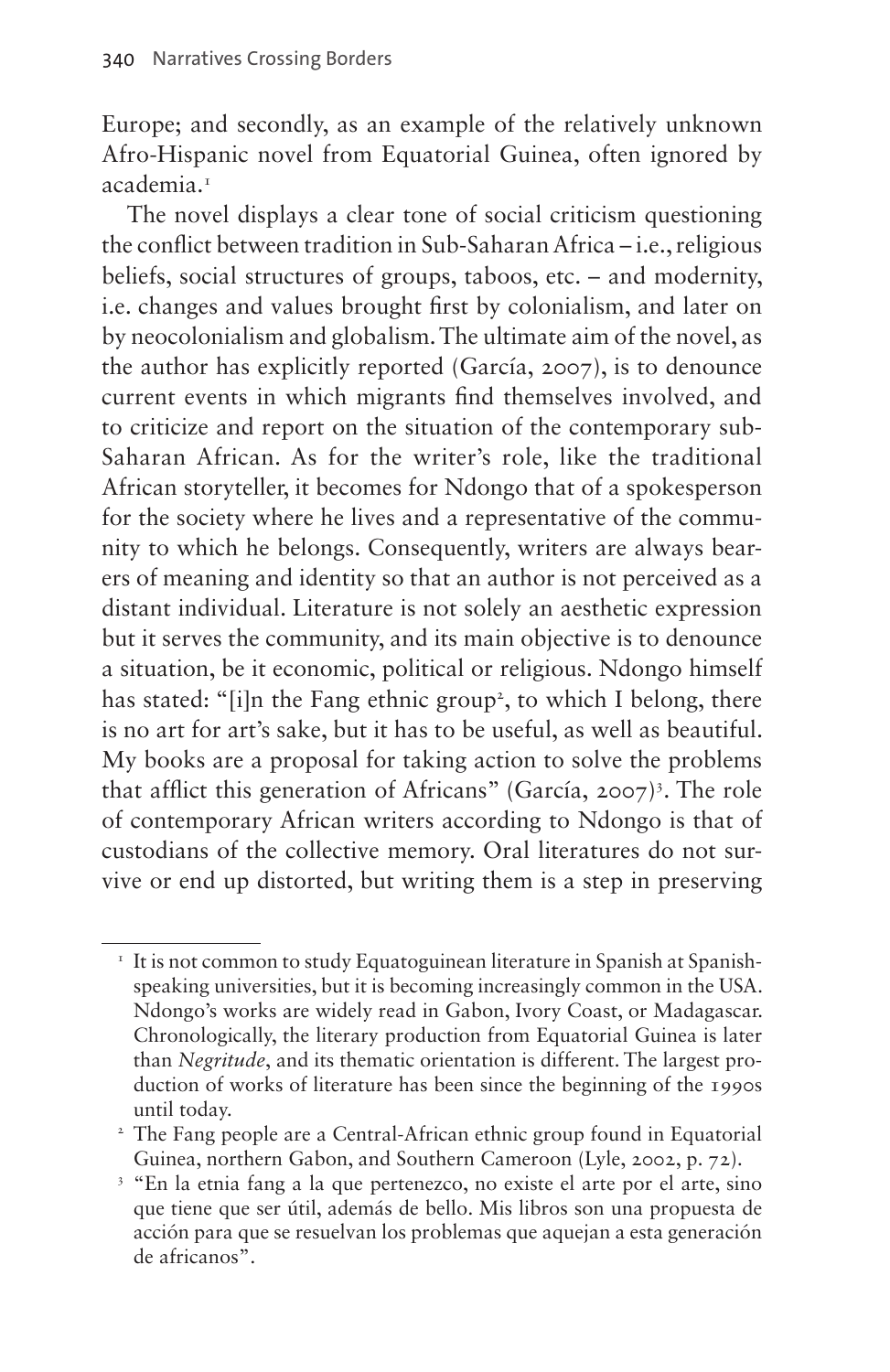traditions and finding new ways of telling stories. This symbiosis already exists in the presence of the genres in the novel, blending aspects of the novel of European background – *Bildungsroman* – with those of the literature of African oral tradition, for example, in the representation of the narrator, as we shall see.

*El Metro* has an "epic" and initiatic structure (departure, initiation, return) in a journey that emphasizes the dangers and fears of the main character. In this sense, the spaces that involve some form of intermediate or border state for the characters, that is, some kind of threshold, are particularly interesting to study due to their dynamism. Examples of such spaces are pilgrimage sites, gardens, beaches, vehicles, boats, subways, and caves.

Following the conceptual and terminological contributions coined more than a century ago by the anthropologists Arnold Van Gennep and the later elaboration of Víctor Turner<sup>4</sup>, we define the spaces that have those traits in *El Metro* as *liminal*, proving that they are often associated with situations of tension and fear for the protagonist. Therefore, it is logical to state that they comprise scenarios full of tension, where vital options open or close for the characters.

## **Approaching Liminality**

Even though liminality does not refer necessarily to space, the very notion itself derives etymologically (*limen* signifies "threshold" in Latin) from the realms of space and territory. In anthropology, the concept of *liminality* is used to analyze transformations of identities, interactions between identities and intermediate zones. Since its introduction, several studies have been published in which the concept is applied both to literature in general and to specific literary works.<sup>5</sup>

In his foundational work *The Rites of Passage* from 1909, Van Gennep established a solid structure with a series of transitions that affect the individual in his social development in relation to his

<span id="page-2-0"></span><sup>4</sup> The main study regarding the concept of liminality is Turner, Victor W in *The Ritual Process: Structure and Anti-Structure*, from 1966.

<span id="page-2-1"></span><sup>5</sup> Among them, Pérez Firmat (1986), Ashley (1990), Spariosu (1997), Viljoen, Hein & Chris van der Merwe (2006), Phillips (2015).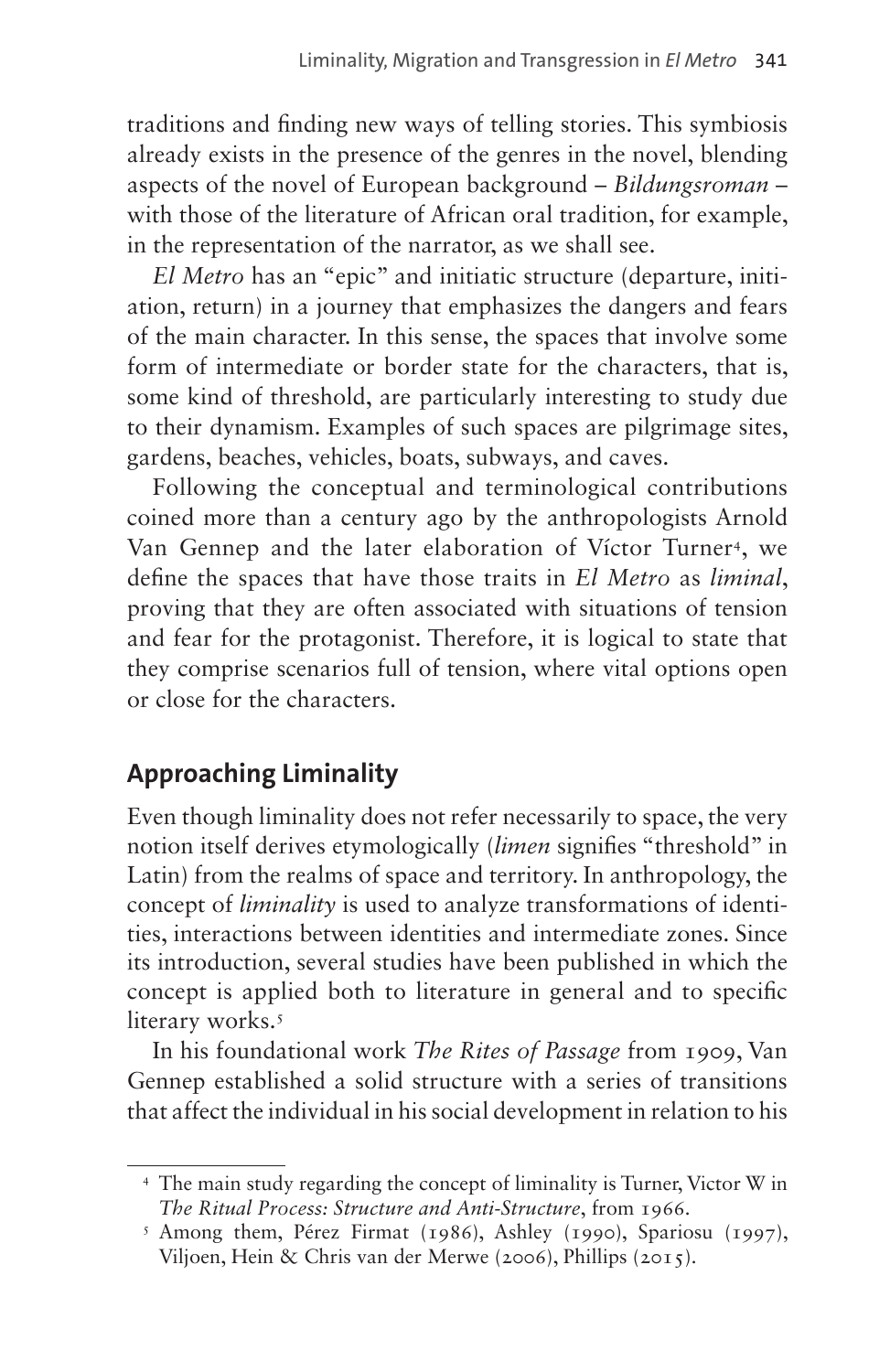life cycle and family: for example, between youth and adulthood, between being single and being married, between not belonging and belonging to a group, between traveling and returning. Van Gennep distinguished three phases in a rite of passage: 1) *preliminal rites*, or separation 2) *liminal rites* (the interstitial phase), or margin; and 3) *postliminal rites*, or aggregation (Van Gennep, 2008). The first phase is a symbolic death, since the initiate is detached from his environment in which he must break with previous practices and routines. The next stage is ambiguous for the aspirant. While this transition takes place, the novice remains between one identity and another; he passes through a cultural realm that has few or none of the attributes of the past or coming state. In the stage of aggregation, the initiate has crossed the threshold of the rite, returns to society, and acquires a new way of being. He is expected to behave in accordance with certain customary norms and ethical standards. Turner emphasized the importance of this middle stage of liminality for its ambiguity, ambivalence and instability. According to Turner, liminality facilitates a space of a social anti-structure in opposition to the hierarchic structure of the regular life (1991, p. 105). Thus, liminality acquires its own autonomy, as with, for example, during courtship – the transitory state between being single and marriage. However, liminality is not exclusive to the second phase in a rite of passage. Since Turner, the concept has been used in other disciplines such as cultural and postcolonial studies (Bhabha, 1994), highlighting a realm of new possibilities where new cultural expressions can be tested. In postcolonial studies, the concept is used to circumscribe a being on the border, marginal, or on the threshold, dividing distinct spheres, identities or discourses.

In literary works, the term also concerns aspects of space, time, the state of the characters, etc., characterized by indeterminacy, ambiguity, hybridity, and potential for creating a new identity. A liminal boundary is "where something ends, but also where something new may begin. […]. This usually happens at places (doors or gates) where one is allowed to cross the boundary" (Spariosu, 1997, p. 10). The notion of space has produced new metaphors and names in contemporary literary studies: interstitial, limits, in-between, border zones. Although the interdisciplinary use of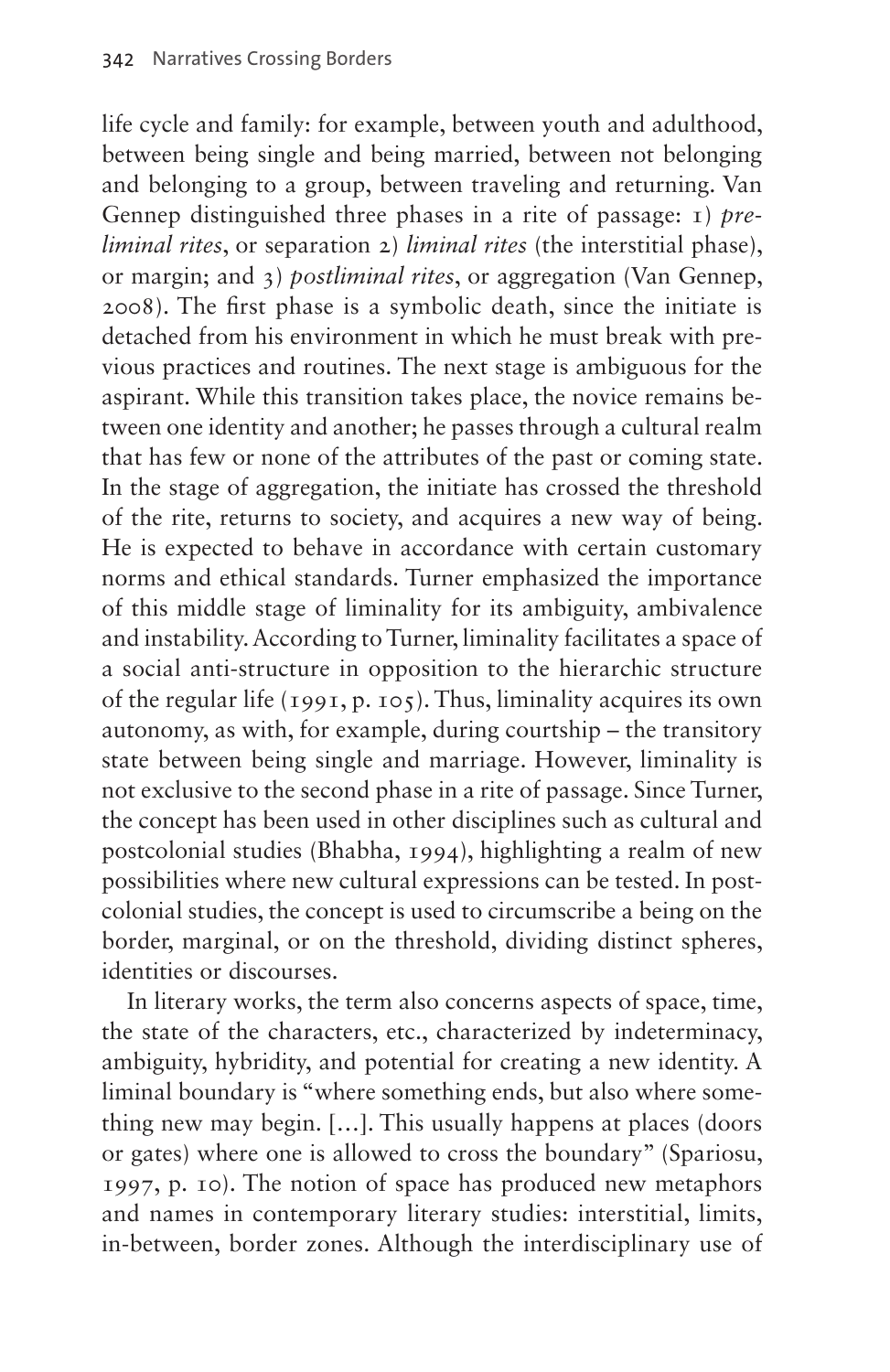these concepts is potentially fruitful, it is important to concretize and delimit the framework in order to avoid endless equivocal interpretations. We will refer mainly to Turner's work because even though the concept of liminality has its roots in anthropology, it is applicable in a literary discourse.

#### **Ritual and Transgression**

The first part of the novel focuses on the colonization of Cameroon by the French. As mentioned, the conflict between tradition and modernity is nuclear in this novel, and it is in this sense that the departure of the protagonist from his village is to be understood. His grandfather, Ebang Motuú, is the leader of the Yendok clan, a man symbolizing the colonial experience, as well as the resistance against the colonial administration. Lambert's father, Guy Ondo Ebang, on the contrary, becomes a Catholic priest, and represents the black man's adoption of the white man's ways. The culture clash is thus defined between traditional pagan and Catholic cosmogonies, although the question may be raised as to whether or not the latter is modern.

Lambert Obama Ondo, our protagonist, breaks off with the logic of his community and rejects his father's mimicry and aping of the imperial master – mimicry here becomes mockery and is at once resemblance and menace (Bhabha, 1994, p. 86). When his mother dies, his father begins a relationship with another woman whose daughter is Lambert's lover. The daughter then becomes pregnant by Lambert. The leaders of the community do not accept Lambert's request of marriage, that is to say, a rite of passage and a temporal border crucial for his evolution in the community, judging their relationship as incestuous. In the light of this refusal, the protagonist decides to flee in search of a better future, in a moment of epiphany: "Lambert Obama dismantled his spirit to the myths of yesterday to travel extensively in search of new horizons. It was necessary to be reborn"  $(p, 173)$ . This selection of words, of initiatory connotations (die – reborn), also refers to the

<span id="page-4-0"></span><sup>6</sup> "Lambert Obama desmontó de su espíritu los mitos del ayer para peregrinar a la búsqueda de nuevos horizontes. Era preciso renacer para vivir".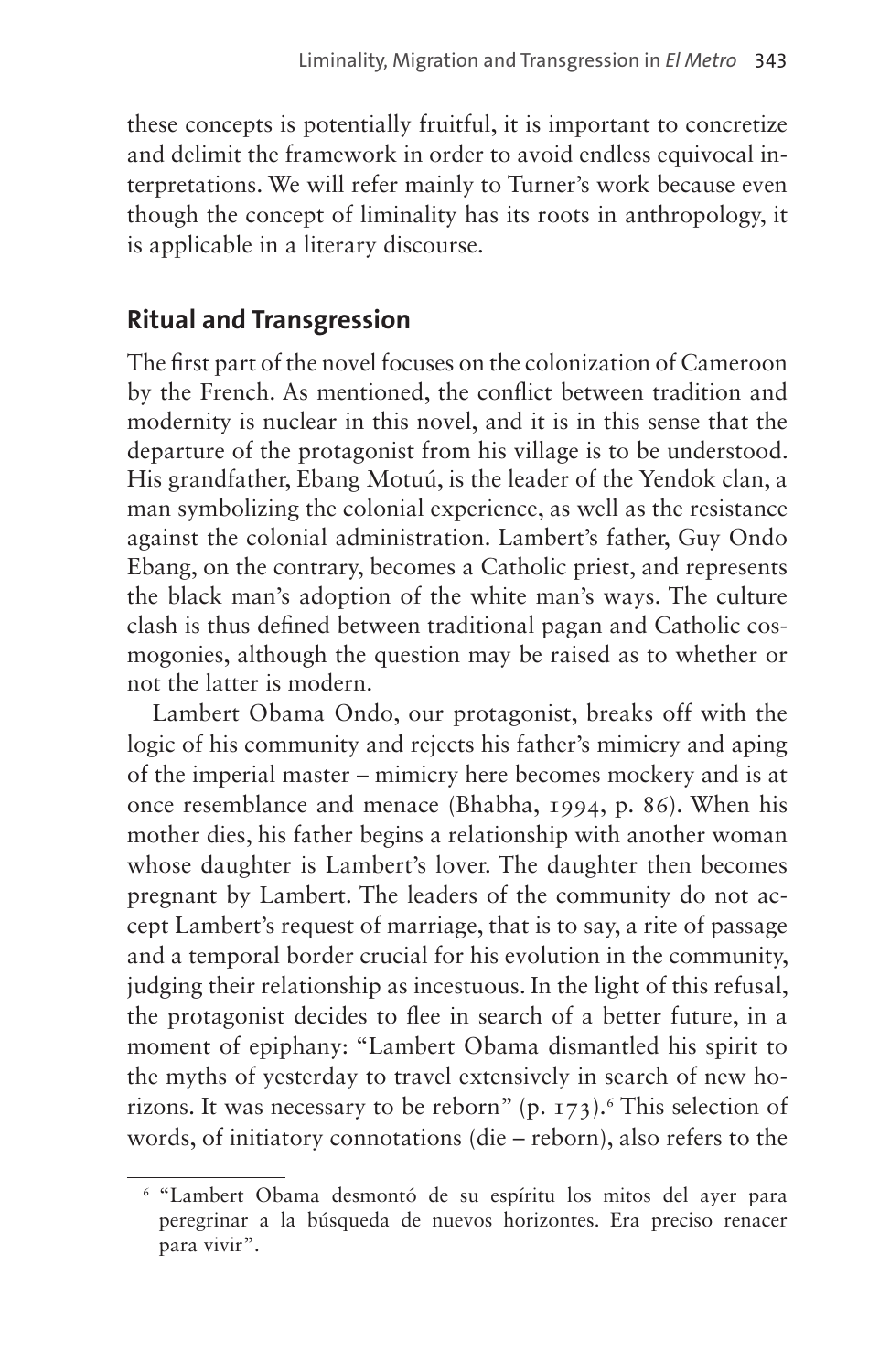transitory stage in which he enters: "Obama Ondo felt the *transition*[emphasis mine], which shook the essence of his existence and swept away all his convictions like the prologue to an era of instability (p. 173).<sup>7</sup> In this particular case, we have to take into consideration the polysemy in the original Spanish version in the words in italic, pointing at the decisive moment in which the character makes the decision to abandon his cultural identity. It involves not only a transformation and transgression, but also the seed of the internal conflict that many African migrants experience, with the paradox that the moral limits of their community are what at the same time constitute their identity. This moment of rupture of the social structure is when the separation takes place that leads to entry into the liminal state. That is, the fact of not being able to consummate a marriage – a rite of passage – is what causes our protagonist to wander endlessly and become socially ambiguous – "between and betwixt" to use Turner's words.

Turner describes this state as a "realm of pure possibility" (1970, p. 101), where people can abandon their social conditioning and constitute a new space. The individual develops a social critique, as well as a sense of non-belonging or of not occupying any symbolic space in the social structure: "and he knew that he had descended the last steps of the social ladder, he had ceased to be a free man worthy of respect"  $(p, 175)^8$ . This revelation occurs in an episode in a space with liminal connotations: in the central market of the Yaoundé city, a transit point, and at an intermediate time, at dawn (between night and day). From this moment, the search for new cultural meaning will be in the dialectic between tradition and modernity. Lambert is therefore outside of the social structure when he moves to the capital of Cameroon, a dirty, insecure, and stressful place where its inhabitants focus only on their own interests and prioritize materialism. The action moves to urban spaces that work more like *locus horribilis* in contrast with the idyllic memory of the village, an unattainable yet idealized

<span id="page-5-0"></span><sup>7</sup> "Obama Ondo percibía aquel *trance [tránsito]* que conmocionaba su esencia y barría todas sus convicciones como el prólogo de una era de inestabilidad".

<span id="page-5-1"></span><sup>8</sup> "y supo que había descendido los últimos peldaños de la escala social, había dejado de ser un hombre libre digno de respeto".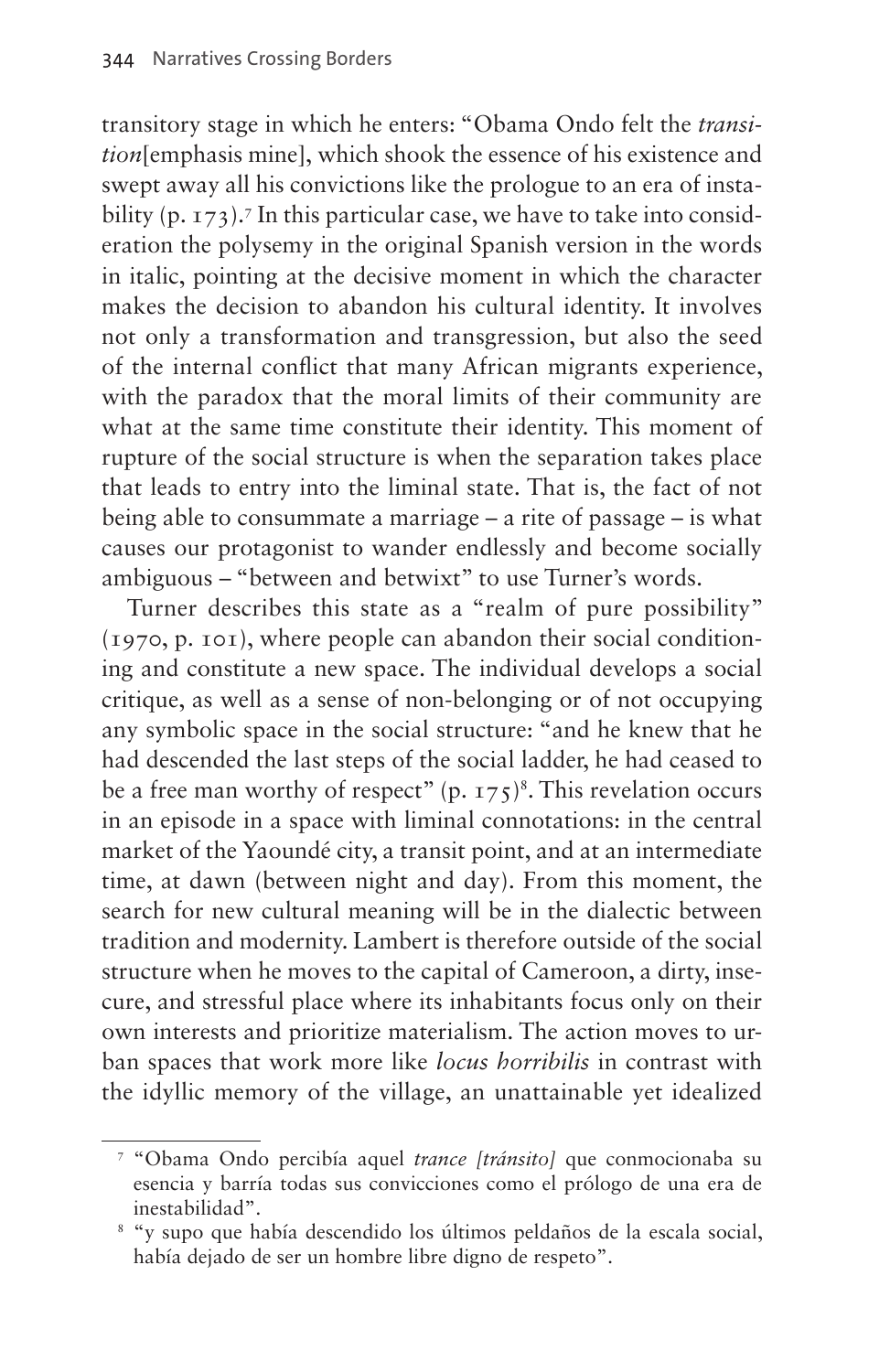*locus amoenus*. For instance, rite is subverted in the city and materialism is not antithetical to religious practices. It is not that the inhabitants of the city have turned their backs on the supernatural; on the contrary, they perform rituals and use spells and amulets for the satisfaction of their ambitions. Those responsible for materializing the desires of the avid are sorcerers who really have a power, "evu" (p. 186), that allows them to satisfy all their needs in exchange for human sacrifices. Politicians, governors, and senior executives turn to these sorcerers to achieve their goals. Lambert's idea of the village is now more myth than reality, because the life of his community relies on outdated values: "What other horizons could an entire people condemned exclusively to survive glimpse? To preserve the fiction of dead traditions, incapable of lasting? [...] To embrace a suffocating and alienating modernity, which leaves no room for the building and development of one's own personality?"(p. 200).[9](#page-6-0) The thought of the self-sufficient peasant is only an idealization in contrast with crude reality that pushes many young people to flee from the countryside to the city in search of well-being and happiness.

The conflict between tradition and modernity is also represented in the situation of women. It is interesting that the character of Danielle, a lover of Lambert, is an example of a hybrid subject. For her, the perfect man is a synthesis of African and European, a man who mixes equal doses of emotion and logic. She is a modern woman married to a rich man, who has become rich at the expense of the government. Danielle, however, represents the illusion that wealth provides freedom. The taboos of tradition are socially rooted, such as in the example of the impossibility of divorce. Something strongly symbolic is the use of products for skin whitening. She is another ambivalent subject, isolated physically and psychologically from her community, in the bubble of an ostentatious life.

<span id="page-6-0"></span><sup>9</sup> "¿Qué otros horizontes podía vislumbrar todo un pueblo condenado exclusivamente a sobrevivir? ¿Conservar la ficción de unas tradiciones muertas, incapaces de perdurar […]? ¿Abrazar una modernidad asfixiante y alienante, que no deja resquicio alguno para la construcción y el desarrollo de la propia personalidad?"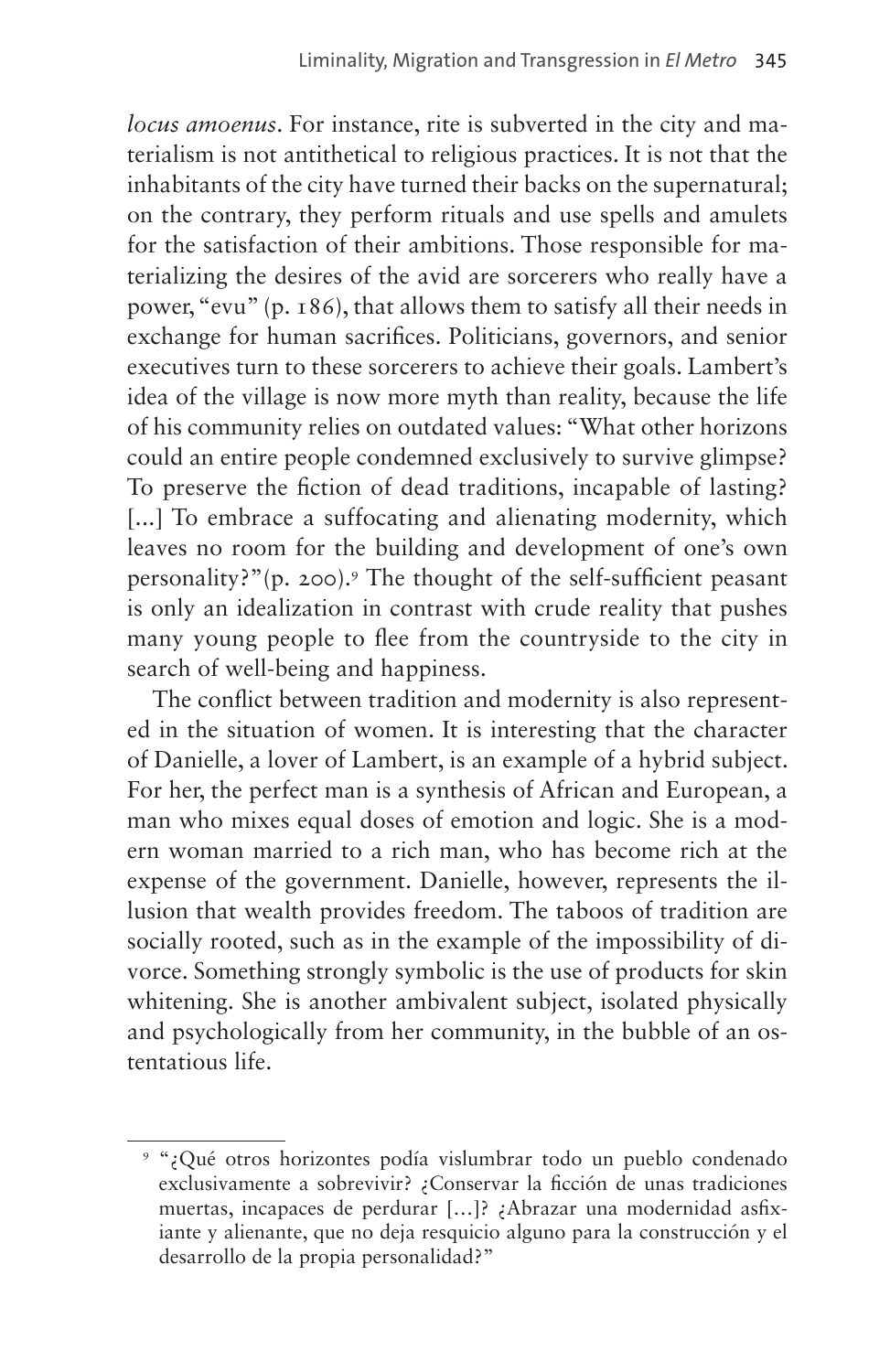#### **Liminal Spaces and Other Realms of Reality**

There is, in fact, no clear and final destination in Lambert's journey, unlike the route of a pilgrimage. His wandering is characterized by spontaneous and unexpected events, and the structure of the story unfolds as the crossing of geographical borders and as changes in location occur. From Yaoundé in Cameroon, Lambert crosses the first national border by boat to Dakar, Senegal, where he gets enough money to embark on an illegal trip to Europe organized by networks of illegal-migrant smuggling mafias. Then he arrives in Casablanca in Morocco and El Aaïun in the Western Sahara, a territory disputed over by Morocco and Mauritania during the process of the decolonization of Spain.<sup>10</sup> As such, another aspect of liminality takes place, considering that liminal spaces go from borders to disputed territories (Rogers, 1997, p. 528; Shcimanski and Wolfe, 2017, p. 156–157). It is in this liminal space that he embarks a small boat ("patera") and arrives at Arrecife, a city on Lanzarote in the Canary Islands. The arrival on the beaches of the Canary Islands is significant and symbolic: it involves the arrival of the longed-for continent and, on the other hand, it also symbolizes the convergence of the two continents – a Spanish territory in Africa, a third space imagined as Ugarte suggests, between Africa and Europe (2010, p. 81).<sup>11</sup>

As we can see, Lambert Obama crosses the sea twice, all in difficult conditions: firstly, on a ship transporting wood from Douala (Cameroon) to Dakar (Senegal); secondly, in the painful crossing inside the small boat, before arriving in Spain, showing the torments that migrants suffer prior to arrival at the point of destination. In these episodes, the ship is the space of the character in a psychological liminal state, between wakefulness and sleep.<sup>12</sup>

<span id="page-7-0"></span><sup>&</sup>lt;sup>10</sup> Western Sahara was occupied by Spain until the late 20<sup>th</sup> century, and the decolonization process was interrupted in 1976 when its managing power, Spain, left Western Sahara in the hands of Morocco and Mauritania.

<span id="page-7-1"></span><sup>&</sup>lt;sup>11</sup> Spain is seen by Africans as a gateway nation, a stepping stone for migrants to move illegally from Africa to Europe. Many initiatives have been made by the Government of Spain since the end of the last century to control immigration, including agreements with Senegal and Morocco that restrict and normalize migration to Spain from Africa (Ugarte, 2010: 78).

<span id="page-7-2"></span><sup>&</sup>lt;sup>12</sup> Ndongo had already written about these themes in his first short story, "El sueño" (The Dream, 1973). It relates the epic trip and experience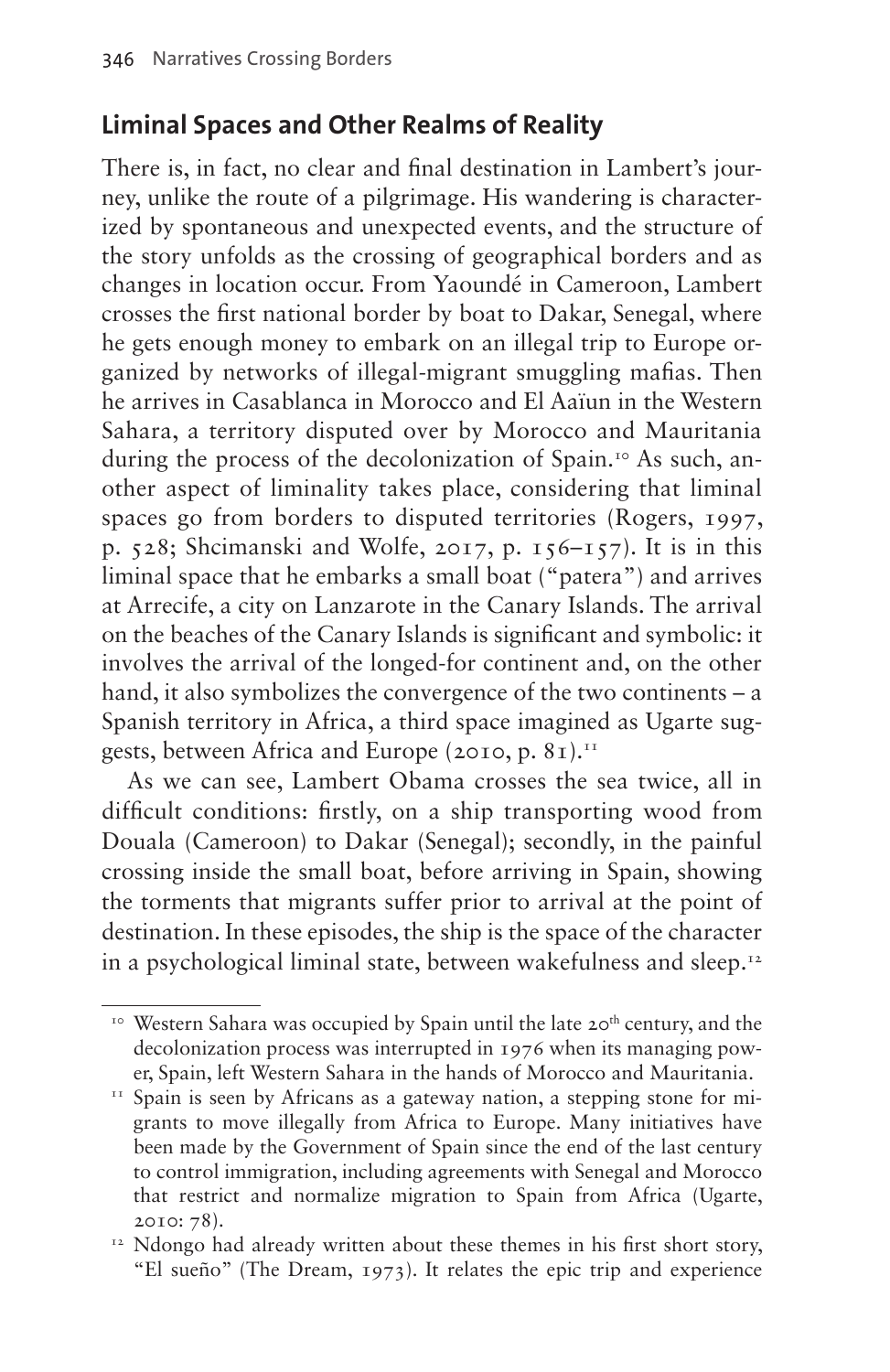In the first sea trip, he sneaks onto the ship and must remain hidden, and what characterizes the episode is indeterminacy, total disorientation, and the loss of the sense of time. He does not know either where he is going or how long the trip will take, or whether he is awake or asleep. Claustrophobia, loneliness, and the sensation of a living hell while inside a dark cave lead to a chain of thoughts about the difficulties of this trip taking into account the conditions of his ancestors during the Atlantic Slave Trade.[13](#page-8-0) The second route recounts the hard trip with a small boat ("patera") prepared for ten people loaded with thirty-six men and women, extremely cold nights, sub-human conditions of hygiene, deaths of several passengers. These moments of disorientation, loneliness, restlessness and ambiguity are those of liminal situations, according to the notion of *liminoid* persons of Turner.<sup>[14](#page-8-1)</sup> This type of person can experience the vision of entities such as guides or counselors; legendary beings of ambiguous and hybrid nature can be represented in the liminal experience with the co-presence of opposites (high / low, good / bad).

The function of the maritime *chronotope* of the ship proves significant, as it appears in the novels during a time of crisis for the main character. Aware of the dangers of the sea, in both trajectories the protagonist relies on his ancestors. It is worth paying attention to the first sea trip when he performs some kind of ritual that is syncretic in nature and that invokes at the same time a pagan divinity and the Christian God (he will perform another animist ritual to recover from a disease) in an example of trans-religious spirituality. The reader is referred to the domain of cultural hybridity of the protagonist:

In his light sleep, before falling into lethargy, the astonishing visions of his grandfather and his mother appeared again, surrounded by a myriad aura, and repeated incessantly, do not distress yourself, son, you have finally arrived safe and sound to the distant

of hardship of a young Senegalese traveling from Senegal to Dakar, the Canary Islands, Barcelona and France. 13 Koné studied the symbolism of the boat in *El Metro* (2015). 14 The concept *liminoid* is restrictively applied to the quality of liminar in

<span id="page-8-0"></span>

<span id="page-8-1"></span>contemporary Western world, while the liminal points out to states and rites in tribal societies (Deflem, 1991, p. 15).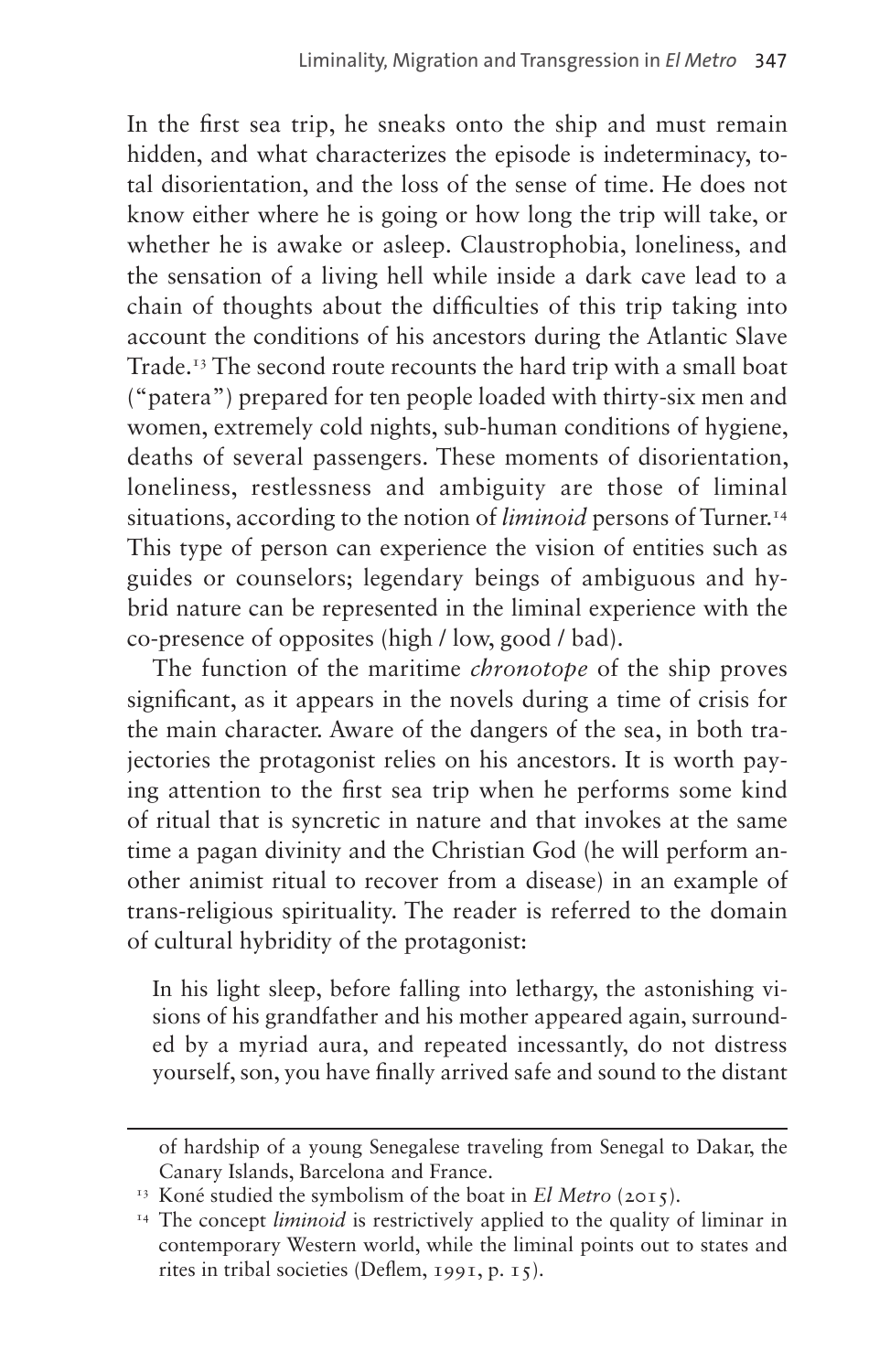port of destination. And he knew with certainty that during the unfortunate journey he had been protected at every moment by the spirits of his elders  $(p. 354)^{15}$ 

While he is in a light stage of sleep, the intermediate time between sleep and wakefulness, the teachings from his tradition in the form of aphorisms and proverbs come to his consciousness. The use of adjectives related to light, darkness, and dawn, along with metaphors about the shadows of the soul, point at a setting marked by liminality.

Turner notes that the absolute authority of the elders in the liminal state represent the values of a given society and that they provide the esoteric instructions in the *sacra* realm (1970, pp. 102–106). It is in the decisive moments, in situations of danger, that the spiritual world bursts into the material, naturally, without being perceived as something extraordinary. The process by which the ancestors and the forces of nature are in permanent contact with man has been called African animist realism (Nomo, 2004; Melo, 2009, pp. 116–118). Hauntings are also figurations of the temporal border between the living and the dead (Schimanski and Wolfe, 2017, p. 163), and a form of border beings that appear in the liminal state. If an eschatological space is in the afterlife, liminality will imply then a border zone, a place where the natural and the supernatural coexist<sup>16</sup>, represented here through the convergence of the chronotopes of the threshold and the boat. Indeed, Koné (2015) has pointed out the importance of the chronotope of the boat, but as we shall see, the irruption of the supernatural is an essential requisite for the resolution of the plot.

Once in Madrid – this time, a longed for city – the interior spaces take a central role together with themes like alienation

<span id="page-9-0"></span><sup>&</sup>lt;sup>15</sup> "En el duermevela, antes de caer en el letargo, se le aparecieron de nuevo las asombrosas visiones de su abuelo y de su madre, circundados por un aura mirífica, que le repetían incesantemente no te angusties, hijo, por fin has llegado sano y salvo al lejano puerto de destino. Y supo con toda certeza que a lo largo de aquel periplo infausto había estado protegido en cada instante por los espíritus de sus idos."

<span id="page-9-1"></span><sup>16</sup> The notion is similar to what Henry Corbin named *mundus imaginalis*  (2006, pp. 24–26), a sacred and intermediate double-space where the terrestrial and celestial worlds collide.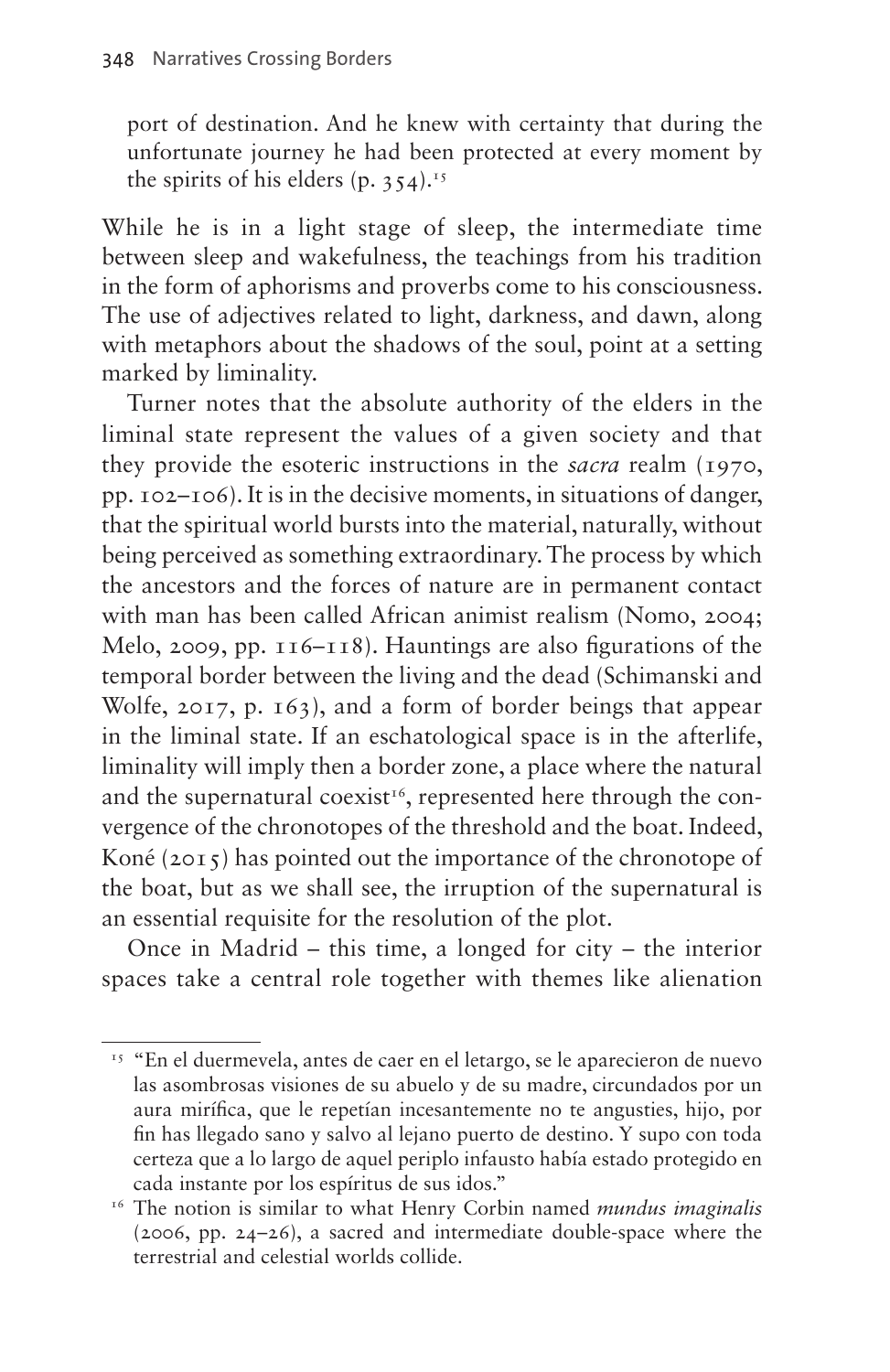and claustrophobia. The protagonist spends the last moments of his life in the underground tunnels of metro stations, selling trinkets. A group of skinheads inside a train carriage beat him to death. This series of interior spaces is nuclear because it is where the action of the novel begins and ends (chapter 1 connects with chapter 19), and in addition it is the title of the novel.

The abundance of explicit and symbolic references to light and darkness in the last city in the novel should be highlighted. The passages of the underground world evoke and actualize the classic motif of the *catabasis*[17](#page-10-0) and adventure into the underworld (*descensus ad inferos*). The journey into the world of the dead, in which the hero, through a cave, traveled to the Hereafter, had to undergo an initiatory test and returned, improved, to relate what he had seen (Piñero, 1995, p. 8). These are moments of deep psychological introspection into an unknown place. In this episode, the selection of words condenses a set of contrasts pivotal to the *inventio* of the text, between light and darkness in a binary opposition that has been gradually taking shape throughout the novel – for instance, between the natural darkness of the underground, the "underworld", and the artificial light of the underground city, as Ugarte suggests (2010, p. 82). In addition, the opposition between the darkness and the light of the world outside can be seen in the following specific instances: Lambert meets Lucía (a feminine noun meaning 'light', from the Latin *lux*); it is said that her beauty would "dazzle"(deslumbraría, p. 452) him; he sells small trinkets near Lucero (Venus, "morning star") metro station or near Puerta del Sol (Sun Gate), in a quote that foreshadows the end of the novel: "from Madrid to Heaven, he had heard from the elders of the place [Madrid]) (p. 19).<sup>[18](#page-10-1)</sup> There is even a quote that quickly connects intertextually with Joseph Conrad's *Heart of Darkness*: "He came from the cursed land, Africa, the continent of eternal night, heart of darkness" (p. 21).<sup>19</sup> These words are part of a long reflection on alienation in terms of what it means to be black in Europe, the collective past of slavery, and the difficulty but also

<span id="page-10-0"></span><sup>17</sup> κατάβασις, from κατὰ "down" and βαίνω "go".

<span id="page-10-1"></span><sup>&</sup>lt;sup>18</sup> "de Madrid al Cielo, había oído a los más viejos del lugar".

<span id="page-10-2"></span><sup>19</sup> "Procedía de la tierra maldita, África, el continente de la noche eterna, el corazón de las tinieblas".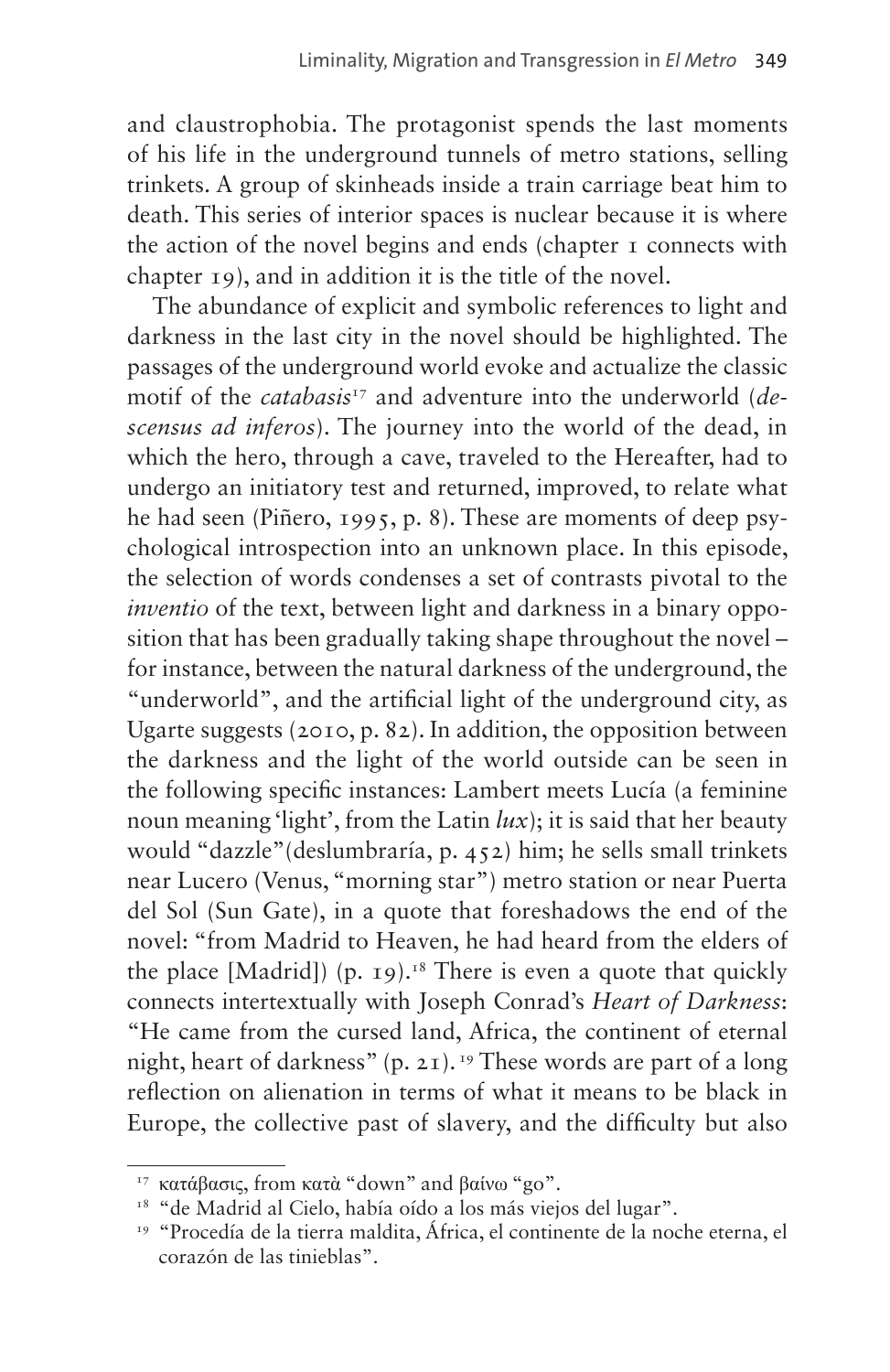the possibility of realizing his own individuality, with plenty of dualities. This reference is not accidental; indeed, Conrad's work left its mark on Ndongo and was decisive for his career (Otabela and Onomo, 2008, p. 41).

In the description of the liminal state, Turner points out that the attributes of the liminal *personae* ("threshold people") are ambiguous, expressed by a variety of symbols associated with death, being in the womb, darkness and wilderness, among others (1991, p. 95). Moreover, in the description of the subterranean world of Madrid the protagonist identifies with a "grombif", a giant field rat of his country, in a simile that expresses his progressive dehumanization. He sees himself transformed into this strange being, a hybrid in Turner's terms, half human and half animal, that in the evening looks for its den under the tunnels of Madrid. This metaphoric mental space is thus for Lambert the border zone, the state in which the old and the new coexist. The underground world on the other hand is analogous to a cave, whose function is as threshold to the supernatural or Hereafter, as the final paragraph vividly demonstrates:

His last image, perceived by his conscious mind or perhaps with the eyes of the soul already in the world of the dead, was the luminous face of his mother ... who stretched out to him her glistening arms for taking him under her wing<sup>[20](#page-11-0)</sup>, while the firm and serene voice of his grandfather wrapped him in a prodigious tranquility, and told him "do not be afraid, son: at last you have reached the port of destination, and your death will not be anonymous" (p. 458).

Our protagonist left the community in the first phase and experienced the second phase under the direction of his ancestors, suffering from increasing fear and the different tests. At this point,

<span id="page-11-0"></span><sup>20</sup> "Su postrera imagen, captada por su mente consciente o quizá con los ojos del alma ya en el mundo de los idos, fue el del rostro luminoso de su madre … que extendía hacia él sus brazos refulgentes para recibirle en su *seno* [emphasis mine], mientras le envolvía en una placidez prodigiosa la voz firme y serena de su abuelo … y le decía no tengas miedo, hijo: al fin has llegado al puerto de destino, y tu muerte no será una muerte anónima".

 <sup>&#</sup>x27;Seno' in Spanish can also mean 'family', 'maternal womb', 'mother's breast', 'protection', 'bosom'.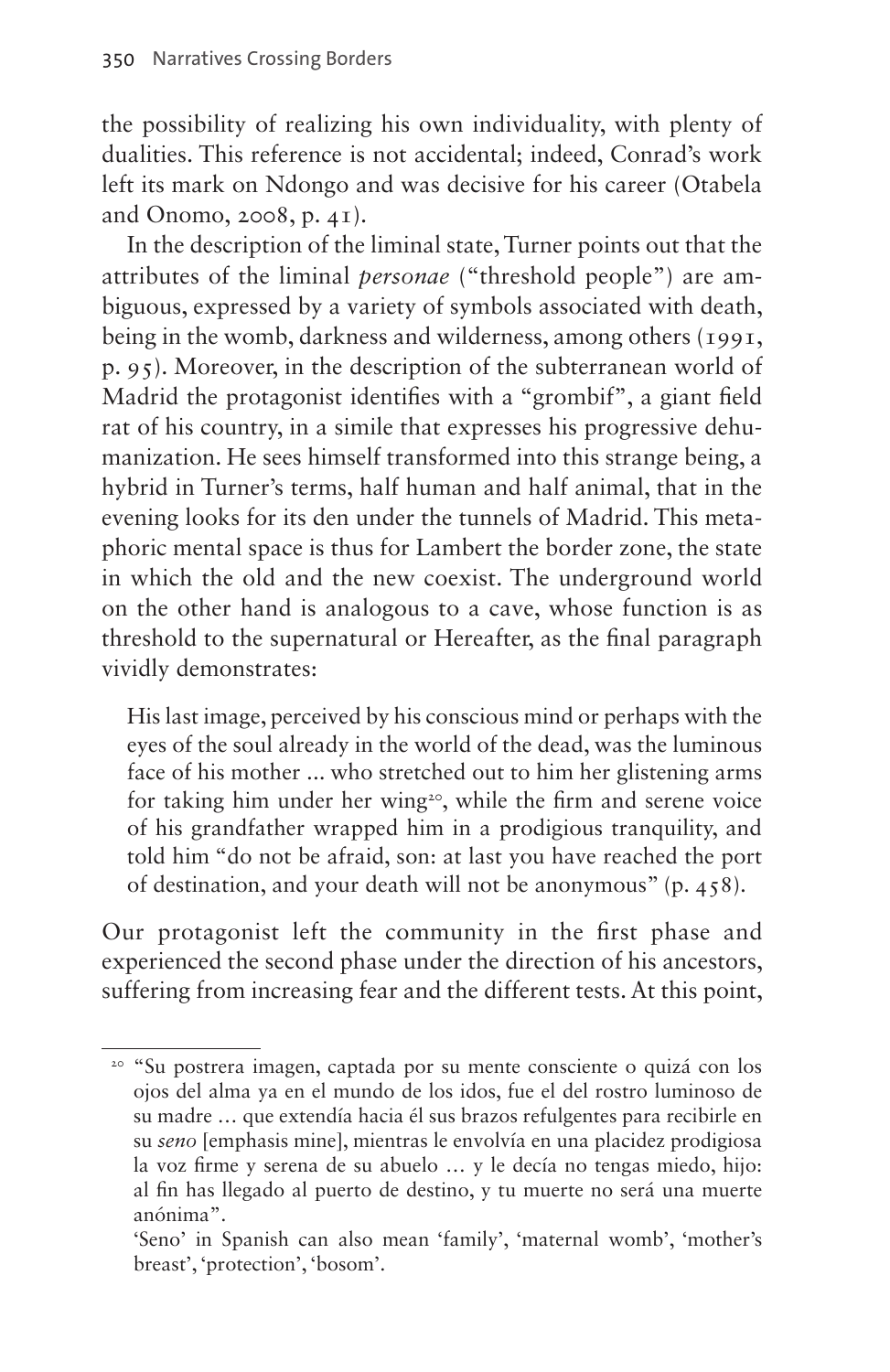the liminal phase ends and he enters into the last phase. The last stage is not the end of a formal rite but the coming of death with the subsequent reunion with his grandfather and mother.

What happens in our protagonist's transit to the world of the dead is, however, similar to rites that include the symbolic return to the uterus (*regressus ad uterum*). In this sense, the historian of religion Mirce Eliade studied the symbolism of rituals of initiation that implied a return to the embryonic state that enables a higher mode of existence (Allen, 1998, p. 245). The *regressus ad uterum* takes place, in many cases, under the earth, because this is the element or *materia prima* with which man has been created. Concomitantly, the liminal state is associated with death, darkness, and the womb, as we have mentioned. The postliminary stage or aggregation in Lambert, the *regressus ad uterum* to her mother, is marked by a real and unsymbolic death, since the return to his home and community, both psychologically and sociologically, takes place at a metaphysical level.

Lambert is a "product" of colonial past and hybridity, that is, a process by which he challenges the authenticity of any essentialist identity. Migration, transformation, social liminality can lead to a new cultural synthesis and integration in the dimension of a new 'third space' (Bhabha, 1994: 5). As a migrant, being in an 'in-between' space opens up creativity and ideas as to what his new role must be: for instance, combating stereotypes, and finding a solution to the conflict between the modern world and the traditional world, racism and multiculturalism (311); or, instead of becoming one with the prosperity of the West, uniting with his countrymen to fight for freedom and liberty (p. 447; O'Connor, 2009, p. 3). This new third space of possibilities that Lambert has is abruptly demolished in the last chapter.

#### **Narrative Transgressions**

Given the number of mentions to light and darkness, the heterodiegetic narrator suggests that Lambert wandered in a dark and confused world – the impossibility of creating a third space out of the duality modernity/tradition, something like "he had walked through darkness and now sees the light". The constant presence of the symmetry *lux / tenebras* and the very last paragraph of the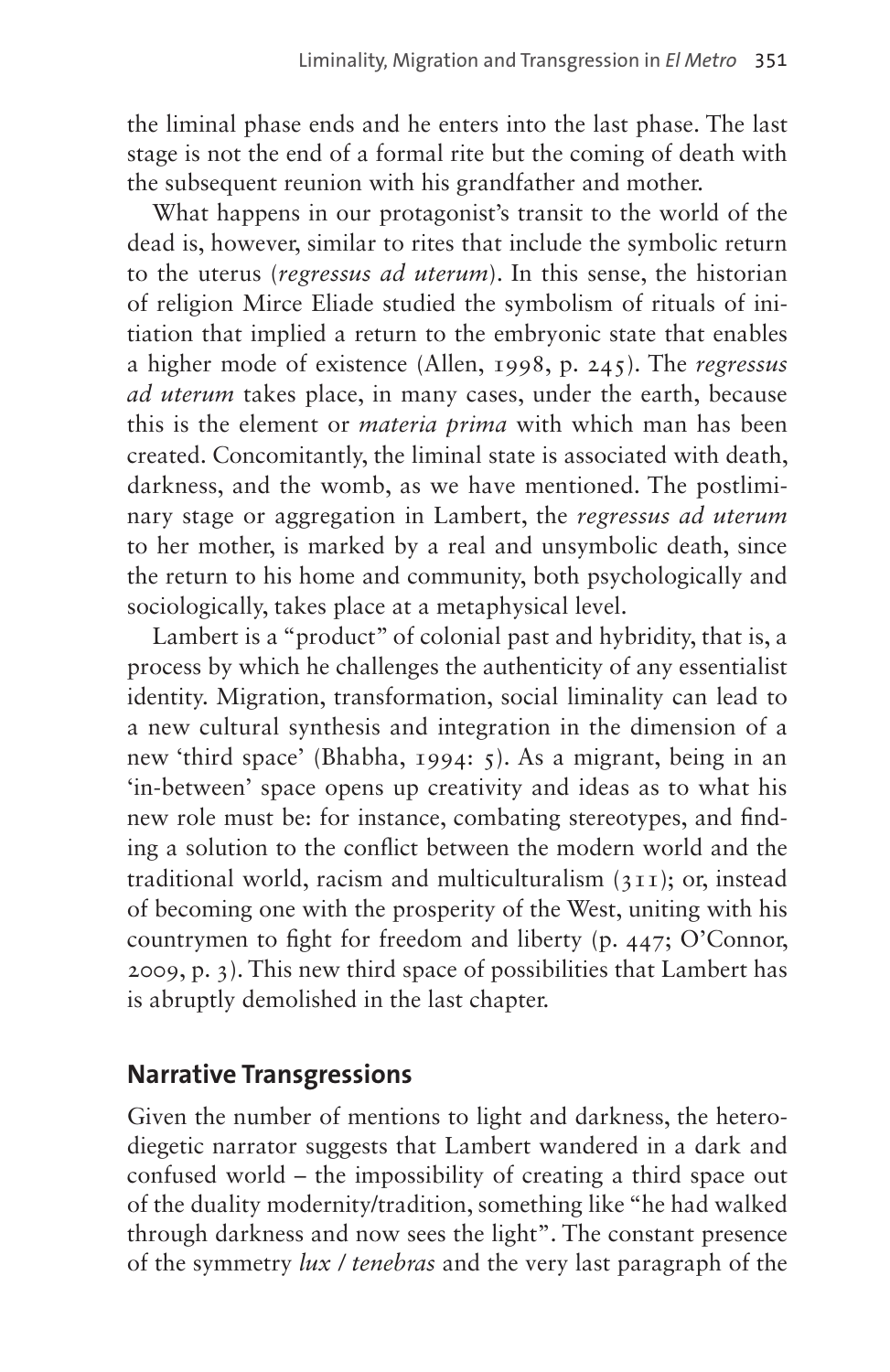novel in the last moments before death actualize and allude to the biblical *Post tenebras spero lucem* (Job, 17.12)<sup>21</sup> ("After darkness, I hope for light"). The act of adopting another identity is a crossing towards another shore, leaving behind a frustrated hybridity. Thus, the search for light – knowledge, truth – is expressed in what will be the last words of our mysterious narrator.

As in the African oral tradition, the story is delivered by a plurality of voices under the control of an omniscient and hetero-diegetic narrator, in control of all the narrative material. The narrator represents the figure of the "Mvet", "Mbom Mvet"<sup>22</sup> or "griot", a kind of troubadour from precolonial times who relates legends, stories of the tribes, and the heroic life of charismatic leaders, with the purpose of advising and exhorting his community (Hale, 2007: 24–40).

The use of normal indirect speech and above all free indirect style with the subsequent almost absolute absence of *verba dicendi* (they only appear in the visions of Lambert) is used on entire pages of rhetorical questions on issues such as colonization, the situation of neocolonial Africa, and paganism and superstitions. Otabela and Onomo (2008, p. 141) give an account of 374 cases of rhetorical questions (those that stand out are chapter 8, 38 cases; chapter 14, 45 cases; and chapter 18, 56 cases) and point out that these are also present in the para-text, concretely on the back cover ("What drives so many Africans to flee from their country and emigrate to the North? What is the price of this uprooting?)[.23](#page-13-2) At times, the voice of the protagonist fuses with that of the narrator (Ugarte, 2010: 84). In some instances, the criticism about neocolonialism – here, corrupted African governments under the tutelage of the West – takes the form of a short essay. Thus, the use of free indirect style results in an ambiguity that gives greater emancipation to the narrator, transgressing the limits of the diegesis – or textual borders – and making it difficult to differentiate between

<span id="page-13-0"></span><sup>21</sup> "*Noctem verterunt in diem et rursum post tenebras spero lucem*". The mottto was adopted later on by reformer John Calvin – *Post tenebras lux*.

<span id="page-13-1"></span><sup>&</sup>lt;sup>22</sup> "Mvet" is a noun that refers to a traditional guitar from the ethnic group Fang; "Mbom vet" designates the player of this instrument (Otabela & Onomo, 2008: 15).

<span id="page-13-2"></span><sup>&</sup>lt;sup>23</sup> "¿Qué impulsa a tantos africanos a huir de su tierra y emigrar al norte? ¿cuál es el precio de este desarraigo?"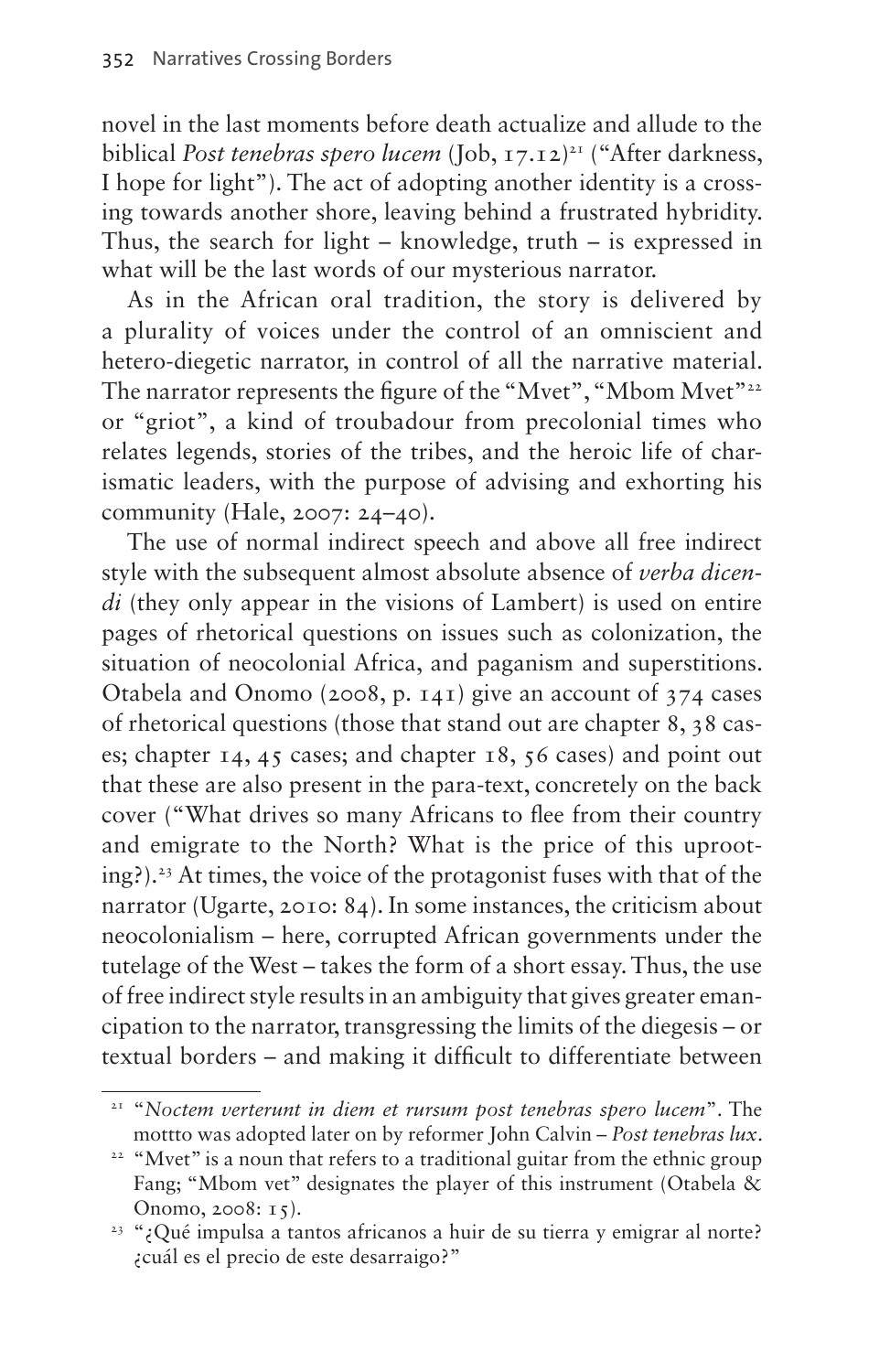diegetic levels. The result is an effective blending, also liminal in a sense, of free indirect style and inner monologue. I believe that in relation to the narrative transgressions of this novel, it is relevant to recall Genette's main idea of *narrative metalepsis* (1980, pp. 234–235), that is, the crossing or transgression of diegetic levels, blurring the narrative levels as well as the line between reality and fiction. As a result of the transgressive merging of two levels, the intrusion of the extradiegetic narrator in *El Metro* on different planes creates a no-man's land narrative zone, ontologically speaking, that the reader and his effort and implication in the text can only decode.

It is then through the combination of the figure of "Mbom Mvet" with modern narrative techniques that Ndongo shapes ambiguity and the construction of a narrative space and discourse that enables him to focus on issues of migration. The very last words of the novel invite reflection: "*Columbia*, *Missouri (United States), October 2005*" (p. 458).<sup>24</sup> Who is signing this? Is the whole text a letter? In the para-text we find that the text is dedicated *or* addressed to a narratee: "To Pascual, an atypical immigrant".<sup>25</sup> On the other hand, the real author, Donato Ndongo-Bidyogo, lived in 2005 in Columbia, invited there by the University of Missouri. This opens up the opportunity to penetrate into the intention of the real author. If we go back to Ndongo's idea about literature and the role of the writer as being useful to his community and not a mere artist, what we have is the last transgression of the novel – the irruption of the empiric author in the text, leaving us with the feeling of not knowing whether what has been narrated to the reader is a real history of a Black African postcolonial migrant or not.

### **Final Considerations**

The foregoing analysis validates the proposition that liminality plays an important role in the poetics of our case study. It is evident the notions of limit and transgression are nuclear in the novel. The scope of application of liminality is particularly

<span id="page-14-0"></span><sup>&</sup>lt;sup>24</sup> "Columbia, Missouri (Estados Unidos), Octubre de 2005".<br><sup>25</sup> "Para Pascual, un inmigrante atípico".

<span id="page-14-1"></span>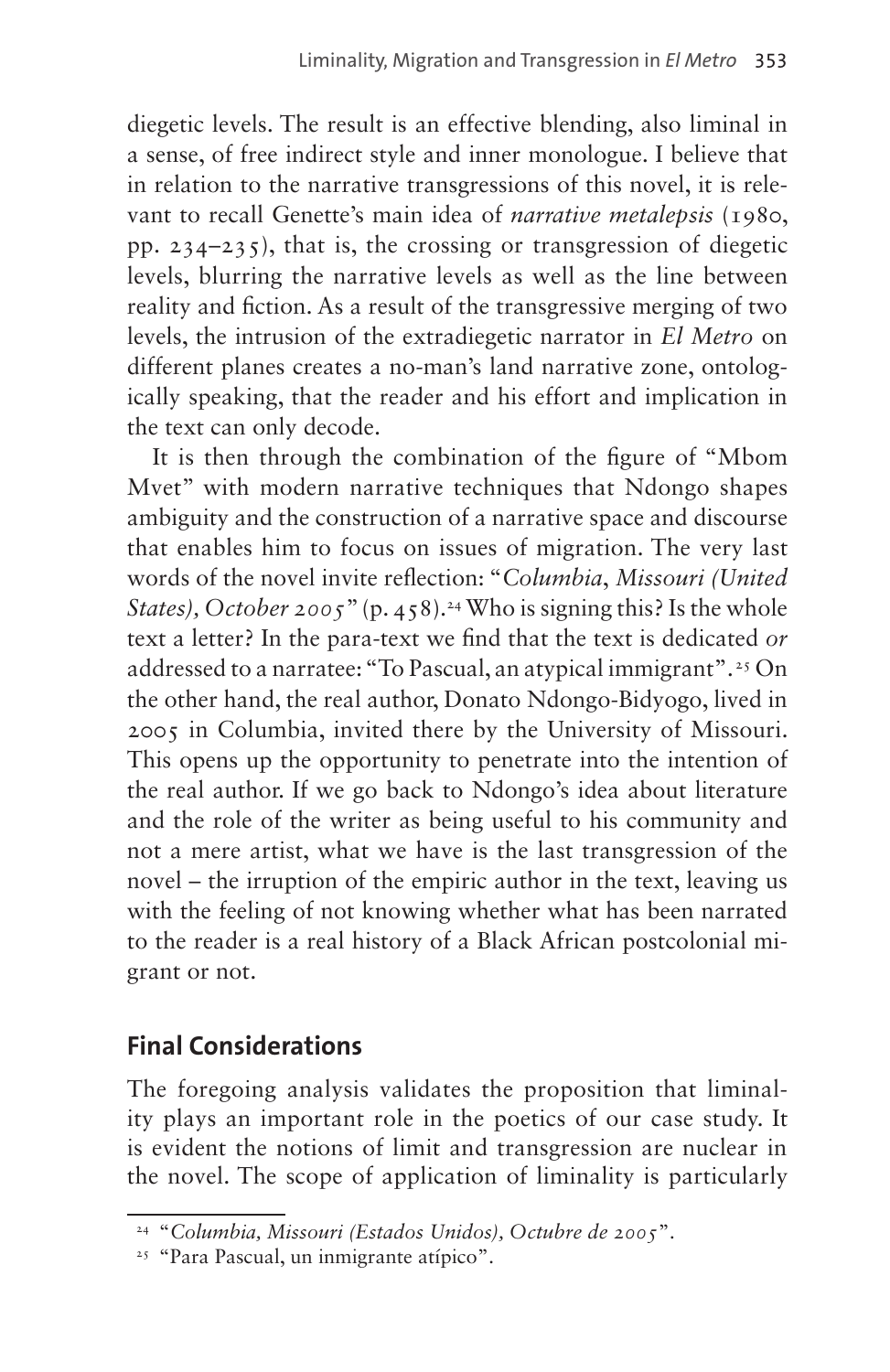remarkable upon a study of the rites and the psychological states of the protagonist. In all the cases that we have examined, the main function of the various liminal spaces such as boats, subways, and disputed territories is to emphasize the 'in-between' state of our protagonist, entrapped in a dichotomy between the values of tradition and modernity. On the plane of expression, liminality is often articulated in ambiguous atmospheres and sets of contrasts that evoke classical literary motifs. *El Metro*, written by the main author of Equatoguinean contemporary literature, serves to make us question our reality and find new ways to be creative in our thinking. The use of liminal narrative strategies reveals his epistemological point of view. Ndongo-Bidyogo shows us in his work that what helps us understand the seriousness of important social issues such as migration is, paradoxically, crossing borders into fictitious worlds.

#### **References**

Allen, D. (1998). *Myth and Religion in Mircea Eliade*. NY: Gardland.

- Ashley, K. (ed.) (1990). *Victor Turner and the Construction of Cultural Criticism. Between Literature and Anthropology*. Bloomington: Indiana University Press.
- Bhabha, H.1994). *The Location of Culture*. London & NY: Routledge.
- Corbin, H. (2006). *Cuerpo espiritual y tierra celeste*. Madrid: Siruela.
- Deflem, M. (1991). "Ritual, Anti-Structure and Religion: a Discussion of Victor Turner's Processual Symbolic Analysis," *Journal of the Scientific Study of Religion*, 30, pp. 1–25.
- Eco, U (1992). *Los límites de la interpretación*. Barcelona: Lumen.
- García, A. (2007). "Mis novelas son una propuesta de acción. Donato Ndongo – escritor," *Diario ABC*, 22 November [online]. Available at: [http://www.abc.es/hemeroteca/historico-22–11–2007/abc](http://www.abc.es/hemeroteca/historico-22-11-2007/abc/Canarias/mis-novelas-son-unapropuesta-de-accion-donato-ndongo-_-escritor_1641397706708.html) [/Canarias/mis-novelas-son-unapropuesta-de-accion-donato](http://www.abc.es/hemeroteca/historico-22-11-2007/abc/Canarias/mis-novelas-son-unapropuesta-de-accion-donato-ndongo-_-escritor_1641397706708.html) [-ndongo-\\_-escritor\\_1641397706708.html](http://www.abc.es/hemeroteca/historico-22-11-2007/abc/Canarias/mis-novelas-son-unapropuesta-de-accion-donato-ndongo-_-escritor_1641397706708.html) (Accessed: 20 September 2017).
- Genette, G. (1980). *Narrative Discourse: An Essay on Method*. Ithaca, NY: Cornell University Press.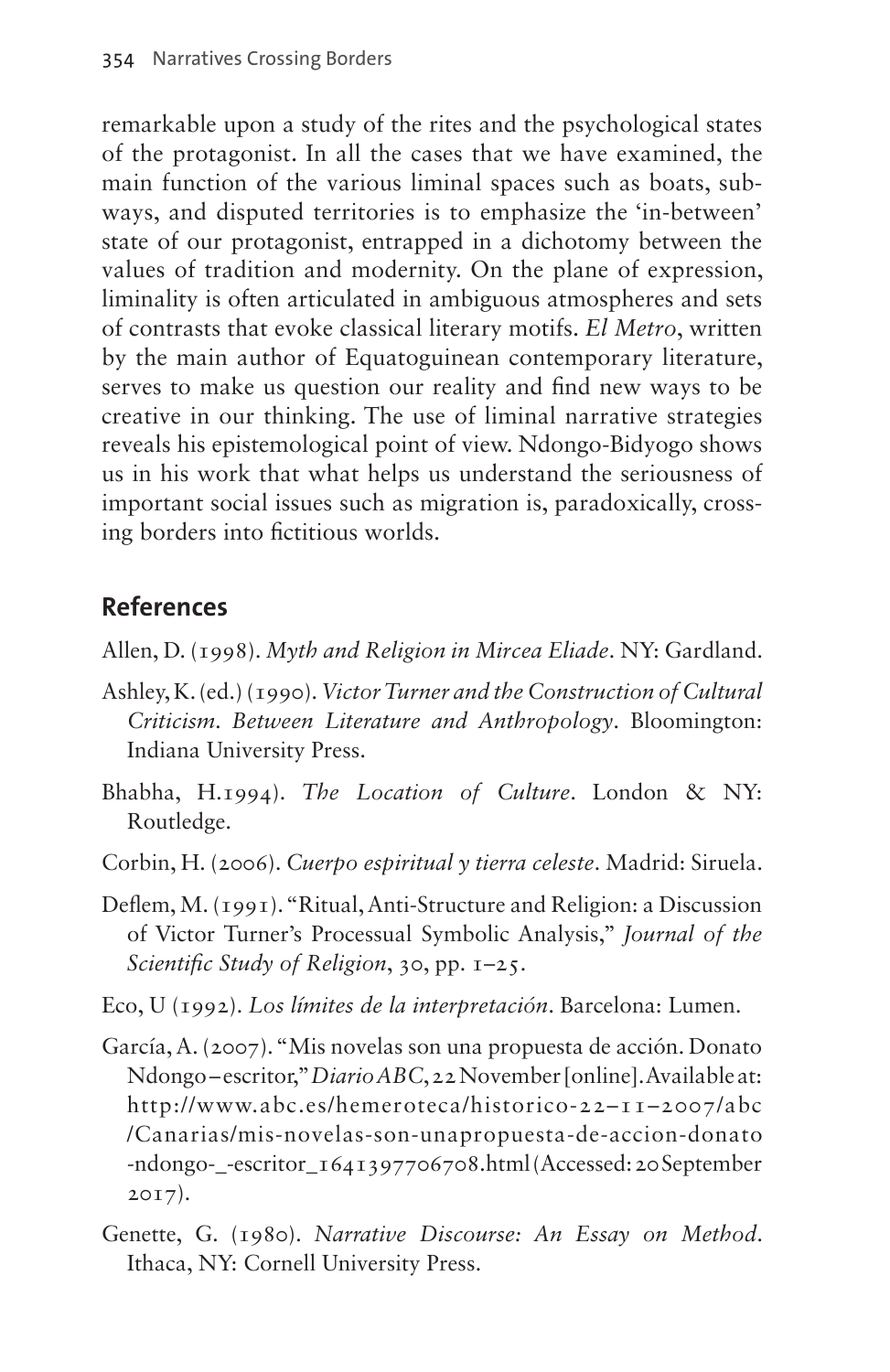- Hale, Thomas, A. (2007). *Griots and Griottes. Masters of Words and Music*. Indiana: Indiana University Press.
- Koné, T. (2015). "The Ship as 'Cronotop' in *El Metro* of Donato Ndongo-Bidyogo," *Perífrasis*. *Revista de Literatura, Teoría y Crítica*, 6 (11), pp. 38–52.
- Lye, K. (2002). *Encyclopedia of African Nations & Civilizations*. London: The Diagram Group.
- Ndongo-Bidyogo, D. (2007). *El Metro*. Barcelona: Ediciones del Cobre.

——— (2008). "El sueño," in Otabela, J. and Onomo, S. *Entre estética y compromiso. La obra de Donato Ndongo-Bidyogo*. Madrid: Universidad Nacional de Educación a Distancia, pp. 85–88.

- Nomo, M. (2004). "Rasgos comunes y particularidades en cinco novelas negroafricanas postcoloniales en lenguas europeas: *Rebeldía*; *Las tinieblas de tu memoria negra*; *The House Gun*; *Une vie de boy* y *O desejo de Kianda*," *Tonos. Revista electrónica de estudios filológicos*, 8. Available at: [http://www.um.es/tonosdigital](http://www.um.es/tonosdigital/znum8/estudios/15-monique.htm) [/znum8/estudios/15-monique.htm](http://www.um.es/tonosdigital/znum8/estudios/15-monique.htm) (Accessed: 20 September 2017)
- O'connor, M. (2009). "A Kiss of Death: The Perils of Migration in Donato Ndongo's *El Metro*." Cádiz: Univeristy of Cadiz. Available at: [https://](https://www.academia.edu/‌4912479/‌A_Kiss_of_‌Death_‌The_Perils_of_Migration_in_Donato_Ndongo_s_El_Metro) [www.academia.edu/4912479/A\\_Kiss\\_of\\_Death\\_The\\_Perils](https://www.academia.edu/‌4912479/‌A_Kiss_of_‌Death_‌The_Perils_of_Migration_in_Donato_Ndongo_s_El_Metro) [\\_of\\_Migration\\_in\\_Donato\\_Ndongo\\_s\\_El\\_Metro](https://www.academia.edu/‌4912479/‌A_Kiss_of_‌Death_‌The_Perils_of_Migration_in_Donato_Ndongo_s_El_Metro) (Accessed: 20 September 2017).
- Otabela, J. and Onomo, A. (2008). *Entre estética y compromiso. La obra de Donato Ndongo-Bidyogo*. Madrid: Universidad Nacional de Educación a Distancia.
- Phillips, T. (2015). *Liminal Fictions in Postmodern Culture: The Politics of Self-Development*. New York: Palgrave MacMillan
- Pérez Firmat, G. (1986). *Literature and Liminality. Festive Readings in the Hispanic Tradition*. Durham: Duke University Press.
- Piñero Ramírez, P. (ed.). (1995). *Descensus ad inferos: La aventura de ultratumba de los héroes (de Homero a Goethe)*. Seville: University of Seville.
- Rogers, H. (ed.) (2013) "'Between and Betwixt' Worlds: Spatial and Temporal Liminality in Video Art-Music," in *The Oxford*